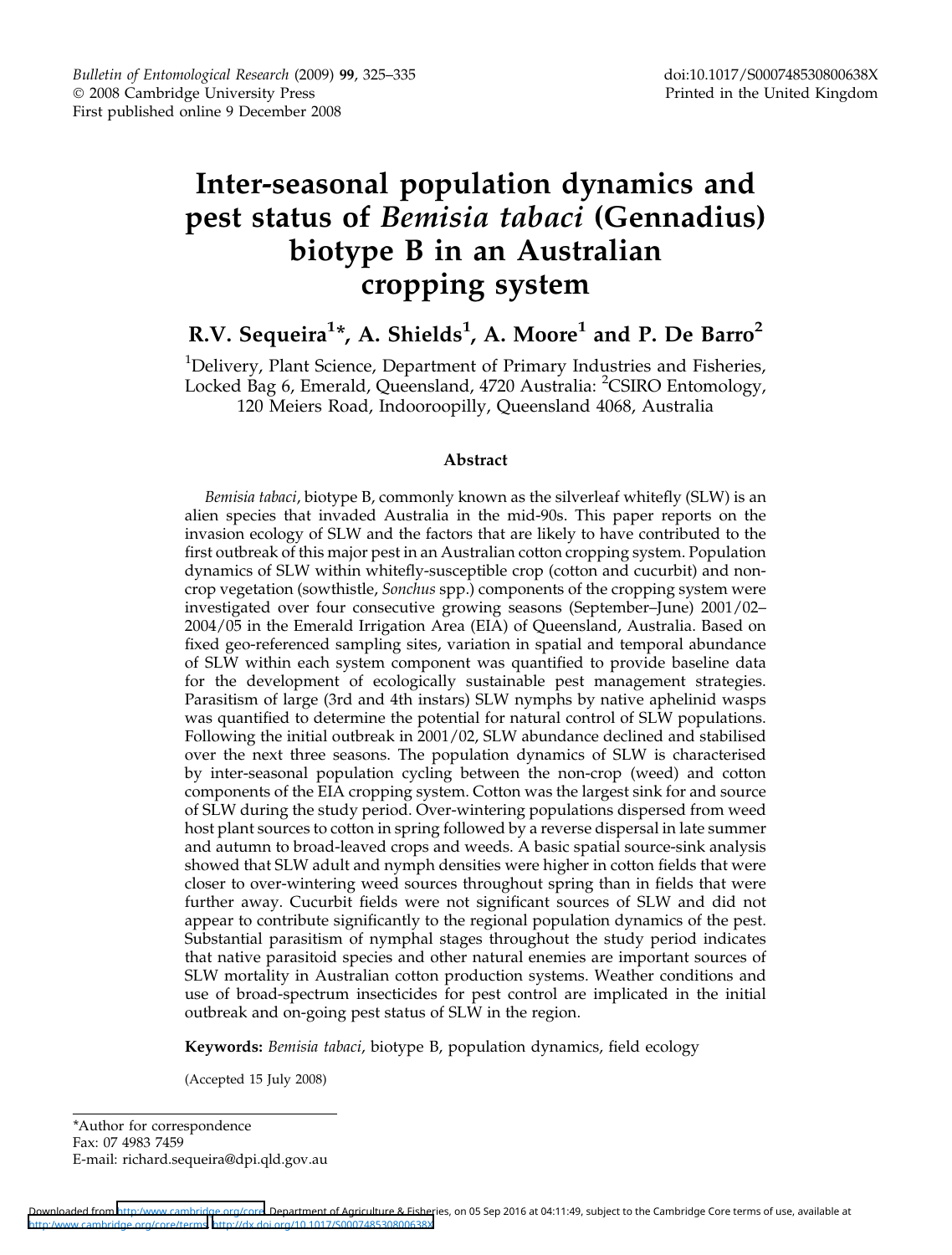## Introduction

The Silverleaf whitefly (SLW), Bemisia tabaci (Gennadius) B-biotype is an important pest of cropping systems worldwide (Brown et al., 1995; De Barro, 1995; Ellsworth et al., 1999; Oliveira et al., 2001). The presence of SLW in Australia was first detected in 1994 (Gunning et al., 1995); the pest has since become a major production constraint on a wide variety of horticultural, fibre, summer grain and oilseed crops in major coastal cropping regions of Queensland and New South Wales (De Barro, 1995; Gunning & Cottage, 2000).

The SLW threat to the cotton industry stems principally from the contamination of lint by honeydew excreted by the immature stages and adults. Honeydew contamination can result in crippling price penalties or, in severe cases, make the lint unmarketable. Regional cotton industries with endemic whitefly problems become vulnerable to the stigma of sticky cotton and the consequential negative market sentiment and long-term economic handicap (Hector & Hodkinson, 1989; Ellsworth et al., 1999).

SLW was first detected in the Emerald Irrigation Area (EIA) of central Queensland (CQ) in 1998, mainly on ornamental plants in parks and gardens (Franzmann et al., 1998). However, it was not until the winter of 2001 that large numbers of SLW requiring control developed in a few fields of pumpkin, melon and squash (De Barro, 2001). In the following summer months (December 2001–February 2002), the pest increased in numbers rapidly and the EIA experienced its first large-scale outbreak of SLW on cotton, summer grain, horticultural crops, nursery plants and broad-leaved uncultivated host plants (weeds hereafter) (De Barro, 2002; Moore et al., 2004).

Insect pest activity in the 2001/02 growing season (September–June) in the EIA was dominated overwhelmingly by SLW. Unsuccessful attempts to control the pest in cotton with commonly used insecticides are likely to have contributed to population growth and subsequent spread of the outbreak by March 2002. In the following months, significant SLW activity was also detected in rain-fed crops surrounding the EIA and in the nearby Dawson Valley (Theodore), thereby broadening the threat posed by the pest to one of regional significance.

Here, we report on the population dynamics, host plant relationships and parasitism of SLW in the EIA over four consecutive growing seasons, 2001/02–2004/05. This program of research was undertaken in response to the need to understand SLW field ecology and drivers of pest status and to aid the development of an effective management strategy. Spatial and temporal population growth profiles of SLW, the importance of natural mortality factors and relationships between major whitefly-hosting components of the EIA cropping system were investigated. An index of parasitism by native aphelinid wasps was used to examine the activity of natural enemies and gauge their potential role in the population dynamics of SLW. The results are discussed in the context of local weather conditions and crop management practices.

#### Materials and methods

## Spatial and temporal abundance of SLW

Sampling was conducted on the broad-leaved cropping system components that were known to be susceptible to infestation viz, field crops, weeds and cucurbit crops. Field crops sampled included cotton, sunflower, pulses (soybean, mungbean, navy bean, adzucki bean), melons, pumpkin, peanut and lucerne. The importance of broad-leaved weed plants as sources of future SLW crop infestations was gauged by sampling Sonchus olearaceus L. (sowthistle), which is prolific in the CQ cropping system and one that is most commonly associated with SLW.

The irrigated cropping area in and around the town of Emerald (23°23'S, 148°10'E) was compartmentalised into seven sampling sectors demarcated by major roads. Fixed sampling sites representing cotton, cucurbit, other (noncotton) field crop and weed plants were identified for yearround sampling within each area sector (fig. 1). GPS coordinates marked the centre of each sampling site. Cotton and weed sites were represented in all sampling sectors. The NW and FR sectors accounted for the bulk of the cotton production area and, consequently, the majority of cotton sampling sites (table 1). Horticultural sites were split between mostly small ( < 2 ha) cucurbit fields in the SE sector, watermelons in the SW and rockmelons in the NE sector (table 1).

In the first (2001/02) season, sampling was conducted at monthly intervals within the NE, NW, SE, SW and FR sectors (fig. 1, table 1), primarily on cotton. Within each sector, adult and large (3rd and 4th instar) nymph counts were obtained from 200 cotton plants from each of ten sampling sites. Sampling of weeds was limited by the paucity of suitable sites as a result of drought conditions. Weed sites were sampled according to availability, primarily between July and September. Counts of adult and juvenile SLW were obtained from ten sowthistle plants within each of ten sites within each sector.

The scope of the sampling effort was expanded in 2002/ 03 to 164 sites over all crops (table 1) in response to the large scale of the outbreak in the previous season. The frequency of sampling was increased to fortnightly intervals whilst the sample size was reduced to 30 plants. At weed sampling sites where plant population density declined as a result of drought, the sample size was reduced to 15 plants. The sampling effort was progressively reduced in the third and fourth growing seasons (69 and 50 sites, respectively), reflecting a shift in the research focus from area-wide population dynamics to field and crop level aspects of bionomics, and development of management tactics.

## Sampling cotton crops

Cotton sampling was based on protocols for monitoring SLW in field crops developed in Arizona, USA (Naranjo et al., 1997; Ellsworth & Martinez-Carrillo, 2001). Commercial crop sites were sampled in a zigzag or U-shaped pattern after walking approximately 20 m into the crop and allowing 5 m between individual samples. In 2002/03, sampling was restricted to the 5th node leaf, so as to test the applicability of Arizona cotton sampling protocols (Naranjo et al., 1997) for making insecticide application decisions in CQ cotton fields. Adult density was estimated by gently turning over a single leaf and counting the total number of insects on the abaxial side. The same leaf was used to estimate the density of nymphs. All large nymphs within a  $3.88 \text{ cm}^2$  disk placed in the leaf sector formed by the left and middle major veins on the underside were counted. In all other seasons, the estimation of SLW density was based on a more flexible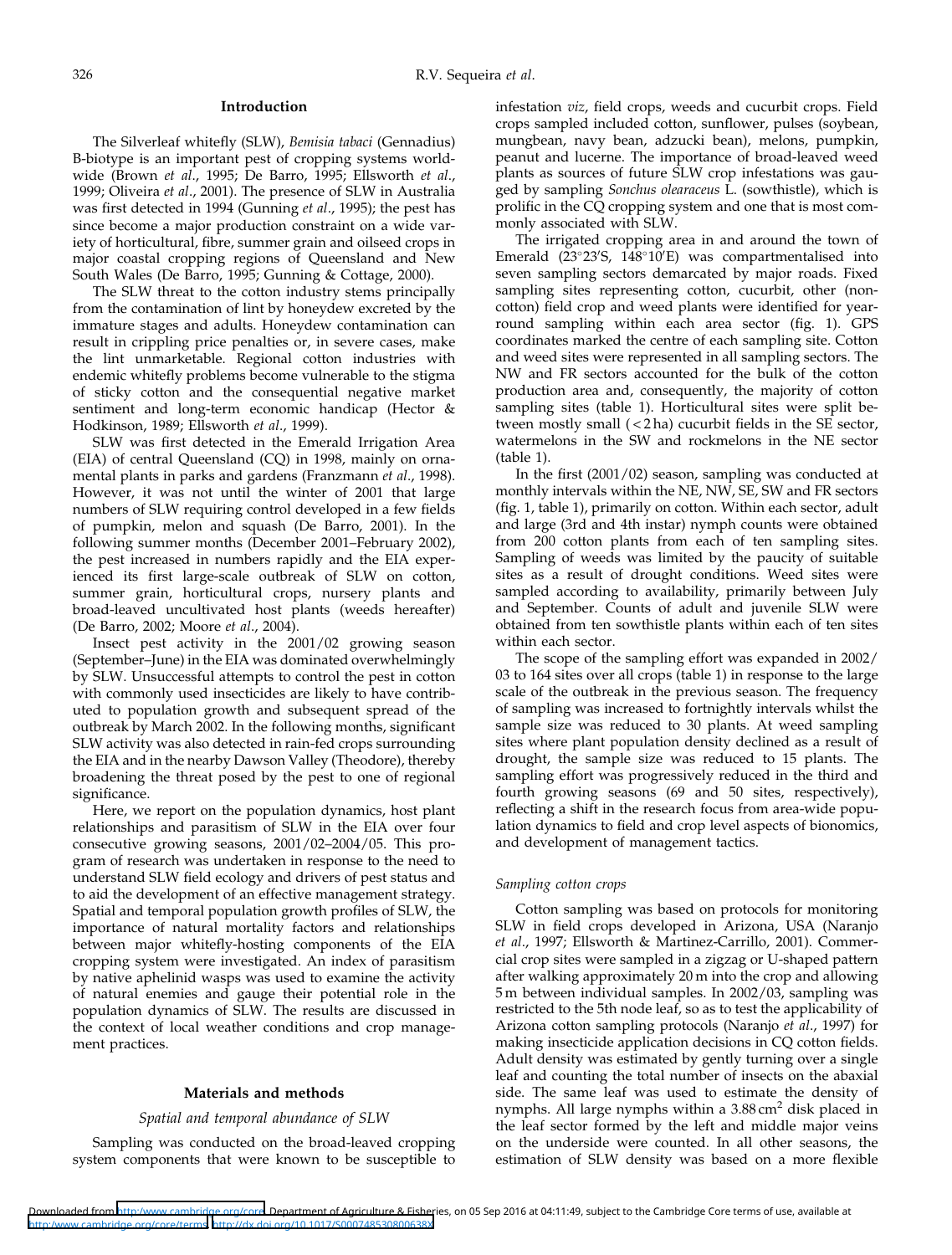

Fig. 1. Distribution of sampling sites and area sectors across the Emerald cropping system. The confluence of the northwest, northeast, southwest and southeast sectors marks the township of Emerald.

Table 1. Sampling sectors, number of sites sampled (all crops) and areas of production (ha) under cotton and horticulture (cucurbits and melons) in the Emerald Irrigation Area. (Source: W. Wilkinson, Department of Natural Resources, Emerald).

| Sector    |                |       |       |       | Areas of production $(ha)^1$ |                    |              |                    |  |
|-----------|----------------|-------|-------|-------|------------------------------|--------------------|--------------|--------------------|--|
|           | Sampling sites |       |       |       | Cotton                       |                    | Horticulture | Total <sup>3</sup> |  |
|           | 01/02          | 02/03 | 03/04 | 04/05 | Planted                      | Total <sup>2</sup> |              |                    |  |
| <b>NW</b> | 10             | 24    | 19    | 11    | 7343                         | 7375               |              | 7573               |  |
| SW        | 10             | 12    | 6     |       | 538                          | 903                | $32*$        | 4648               |  |
| NE        | 10             | 32    | 18    | 19    | 1642                         | 1673               | $31**$       | 2004               |  |
| SE        | 10             | 24    | 10    |       | 1108                         | 1134               | 60           | 1866               |  |
| FR        | 10             | 38    | 12    | 4     | 7093                         | 7162               |              | 8114               |  |
| FE        |                | 16    | 4     |       | 2095                         | 2453               |              | 4162               |  |
| FSE       |                | 18    |       | 8     | 668                          | 714                |              | 2328               |  |

 $12002/03$  growing season;  $2$  Includes fallow cotton areas;  $3$  Includes areas under grain legumes, summer and winter cereals;

\*Watermelon; \*\*Rockmelon.

sampling protocol to account for variation in plant phenology within and between cropping units (fields); adult density was assessed on a randomly selected 3rd, 4th or 5th node leaf, whereas the density of large nymphs was assessed on a randomly selected 5th, 6th or 7th node leaf using a  $3.88 \text{ cm}^2$  disk.

## Sampling non-cotton crops

The protocol for SLW sampling in non-cotton crops was based on the general trend for spatial segregation of adults and juvenile stages along the main stem of the plant, as reported in the literature (reviewed by De Barro, 1995). In cucurbit fields, adult density was estimated visually on the abaxial side of one leaf randomly selected from the apical half of each vine, whereas large nymph numbers were estimated from a randomly selected leaf from the lower half using a leaf disc. In lucerne and peanut crops, terminal leaves were examined for SLW adults and crown leaves were scrutinized for the large nymphs. The  $3.88 \text{ cm}^2$  disc was not suitable for plants with tri-foliate leaves. In these cases, the number of large nymphs on the entire trifoliate leaf was recorded.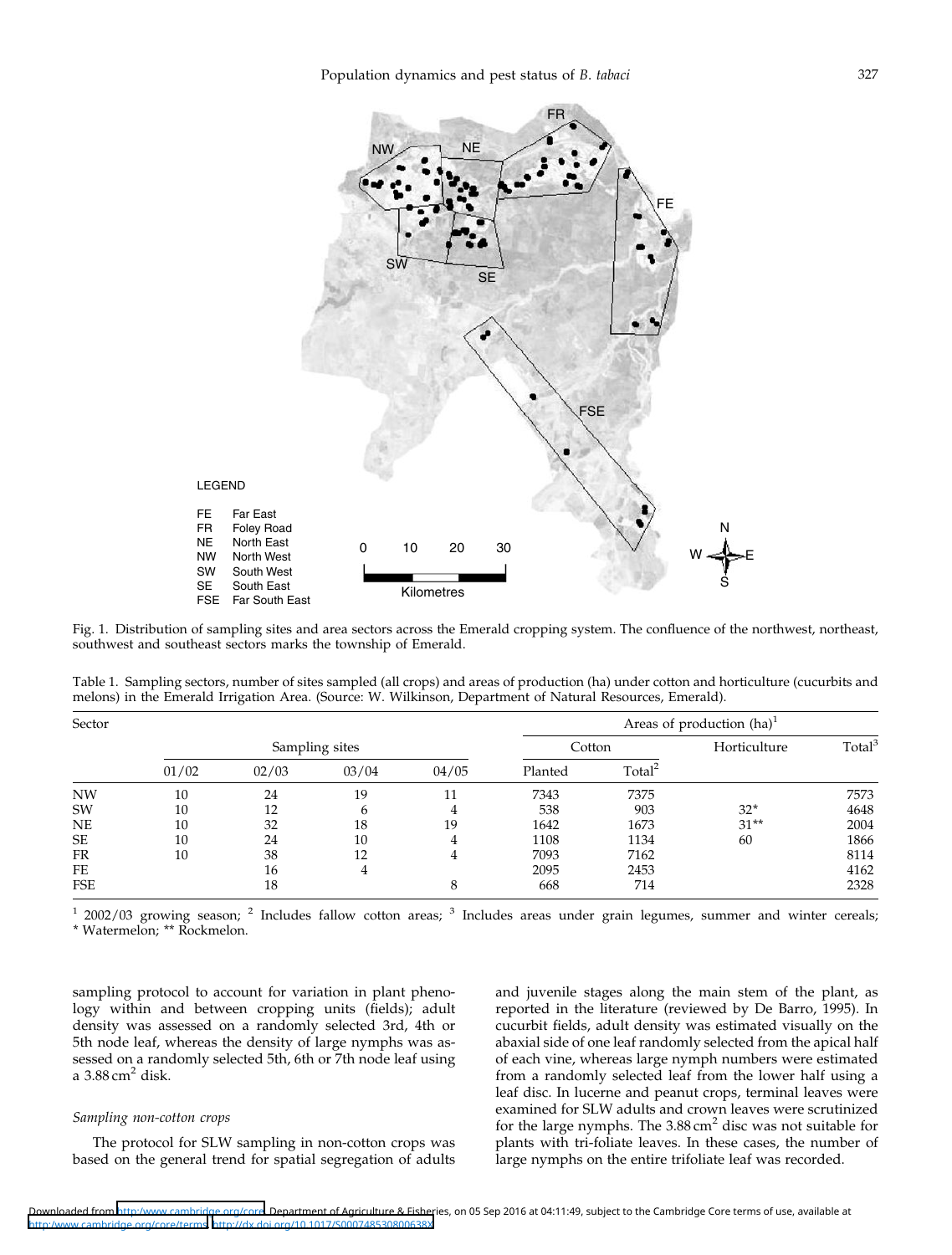

Fig. 2. Changes in abundance of SLW in the Emerald Irrigation Area between October 2001 and March 2002. (a) Mean monthly rate of increase in total SLW density (adults+large nymphs) on cotton. (b) Spatial abundance profile of adults (leaf<sup>-1'</sup>site<sup>-1'</sup>) on cotton sampled on 19 December (coloured bars) and 6 March (clear bars). Error bars show SEM. \*, indicates missing data.

#### Sampling weeds

Adults density was estimated visually on the abaxial side of one randomly selected fully unfurled leaf from the apical half of the plant (excluding the youngest leaves). The density of large nymphs was estimated from a 3.88 cm<sup>2</sup> disk placed on a randomly selected leaf from the bottom half of the plant.

Unless stated otherwise, individual leaf counts (leaf<sup>-1</sup> and cm<sup>-2</sup> for adults and nymphs, respectively) were  $log_{10}$  $(x+1)$  transformed prior to analysis, and sampling site means were used in all analyses.

## Parasitism of SLW

Parasitism by Encarsia and Eretmocerus parasitoid wasps was assessed from a subset of the GPS tagged sampling sites surveyed for SLW abundance. In Australia, only species of Eretmocerus and Encarsia parasitise B. tabaci. Within individual parasitized nymphs, the two genera are easily distinguished by the shape of the larva and by the presence of meconium pellets in whitefly parasitised by Encarsia (De Barro & Coombs, in press).

Following the same protocol used to estimate SLW abundance (see previous section) in cotton, other field crops and weeds, a set of 30 leaves with large nymphs was collected from each site (total of 72 sites in 2002/03, 100 in 2003/04 and 44 in 2004/04) for examination using a microscope to determine parasitism. One leaf was excised from the lower half of a randomly selected plant; sample size for weeds varied from 15–30 leaves depending on the size of the plant stands. The status of each large nymph (para sitized or healthy) was recorded in all samples. The immature wasp within each parasitised nymph in the 2003/04 and 2004/05 samples was identified to the genus level. Percentage parasitism of large nymphs was computed after summing over all the leaves collected from all sampling



Fig. 3. Seasonal mean sector-wide density of SLW large nymphs ( $\blacksquare$ ) (cm $^{-2}$  site $^{-1}$  sample $^{-1}$ ) and adults ( $\Box$ ) (leaf $^{-1}$  site $^{-1}$  sample $^{-1}$ ) on cotton in (a) 2002/03, (b) 2003/04 and on sowthistle in (c) 2002/03, (d) 2003/04 in the Emerald Irrigation Area. Error bars show SEM.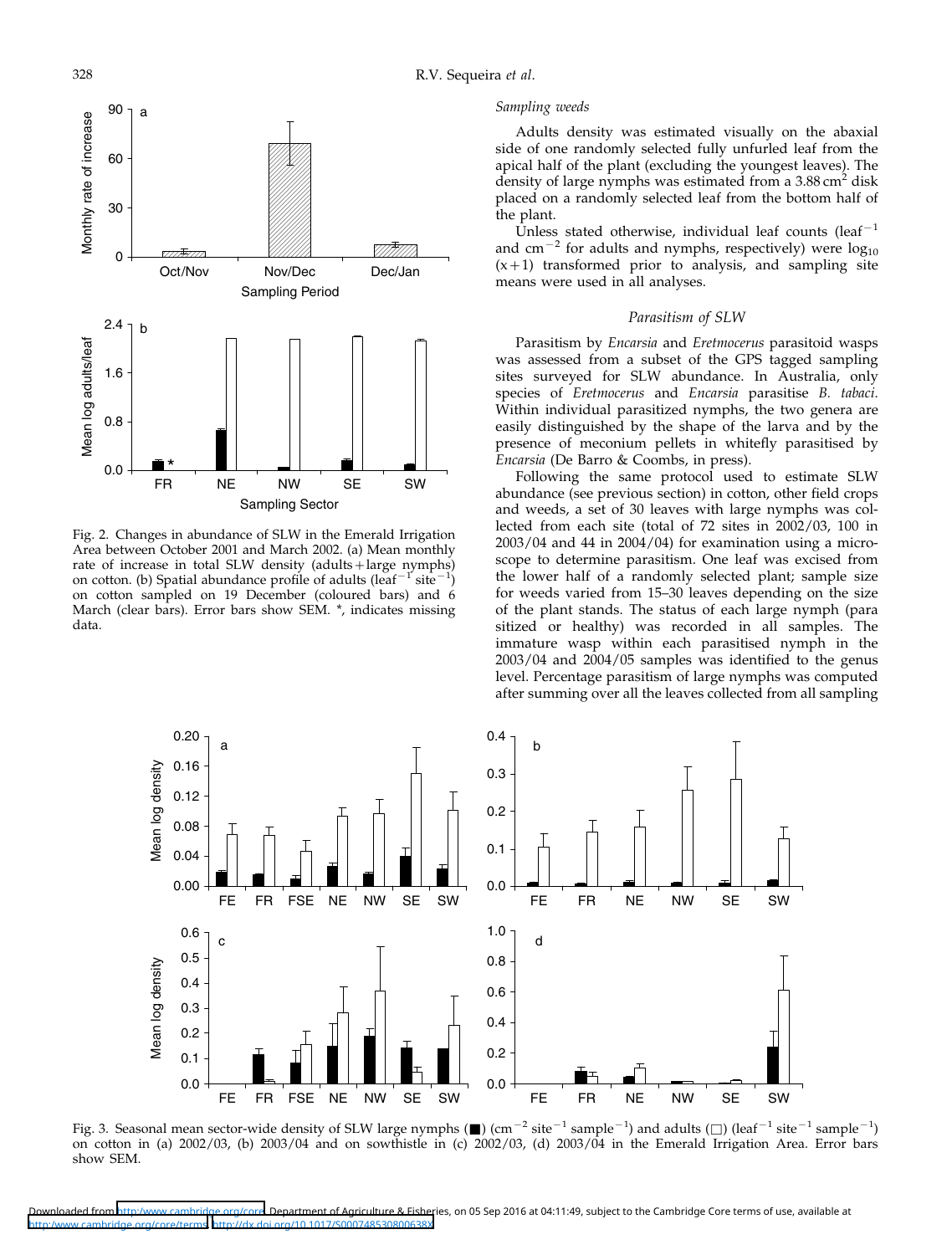

Fig. 4. The number of cotton (clear bars) and sowthistle (coloured bars) sites sampled for SLW in (a) 2002/03 and (b) 2003/04 in the Emerald Irrigation Area.

sites. Estimates of standard error for proportions were calculated according to Zar (1998).

#### Analysis

The relative significance of whitefly-susceptible cropping system components as inter-seasonal sources of, and sinks for, SLW was investigated by means of a basic spatial analysis using the combined 2002/03 and 2003/04 nymph and adult abundance data. The analysis was restricted to the cotton and weeds components because they were adequately represented in the sampling scheme; the cucurbit component was excluded because of the relatively insignificant production area and limited number of sampling sites.

A geographical information systems computer package, ArcGIS<sup>®</sup> 9.2 (Environmental Systems Research Institute Inc. California, USA), was used to produce a two-dimensional spatial map showing the geo-referenced locations of cotton and weed sampling sites in relation to each other. A circle with 5-km radius was drawn around the centre of each weed site. The mean density of SLW and the mean distance to the centre of the weed site were estimated for all cotton sites within each circle. Linear regression was used to quantify the relationship between mean log SLW abundance and mean log distance from a weed site at each sampling date between October and February.

#### Results

## Spatial and temporal abundance of SLW

The 2001/02 growing season began with low numbers and a moderate threefold increase in the population growth rate of SLW on cotton crops between October and November (fig. 2a). A 70-fold increase in the growth rate between November and December fuelled exponential population growth to March 2002, by which time cotton crops in all sectors of the EIA and the CQ region were infested with SLW (fig. 2b). Dispersal of adults from cotton to other crops and weeds commenced around mid-January, well before defoliation.

In post-outbreak seasons (2002/03–2004/05), mean seasonal density of SLW on cotton peaked at less than one-tenth of the corresponding density in 2001/02. Population growth on cotton and weeds varied among sampling sectors (fig. 3a–d). The abundance of SLW on weeds largely reflects the survival of weed stands in 2003 and 2004. Progressively fewer weed



Fig. 5. Changes in abundance of SLW in crop and non-crop host plants in and around the Emerald Irrigation Area. (a) Large nymphs  $\rm (cm^{-2})$  on sowthistle in August 2001–04. (b) Large nymphs (coloured bars; cm<sup>-2</sup>) and adults (clear bars; leaf<sup>-1</sup>) on lucerne, peanut, soybean and sunflower in the 2002/03 growing season. Error bars show SEM.

sites were sampled during the season as the availability of sites declined as a result of persisting drought conditions in 2002/03 and 2003/04 (fig. 4a, b). By comparison, the number of cotton sites sampled was limited not by availability but by the beginning and end of the commercial cotton season.

In the absence of cultivated SLW-susceptible (host) crops through winter and early spring, SLW populations persisted through this period each year on broad-leaved weeds such as sowthistle. The area-wide spring reservoir of SLW increased after the 2001/02 season and remained relatively stable thereafter, as evidenced by the abundance of large nymphs on sowthistle in August each year (fig. 5a). The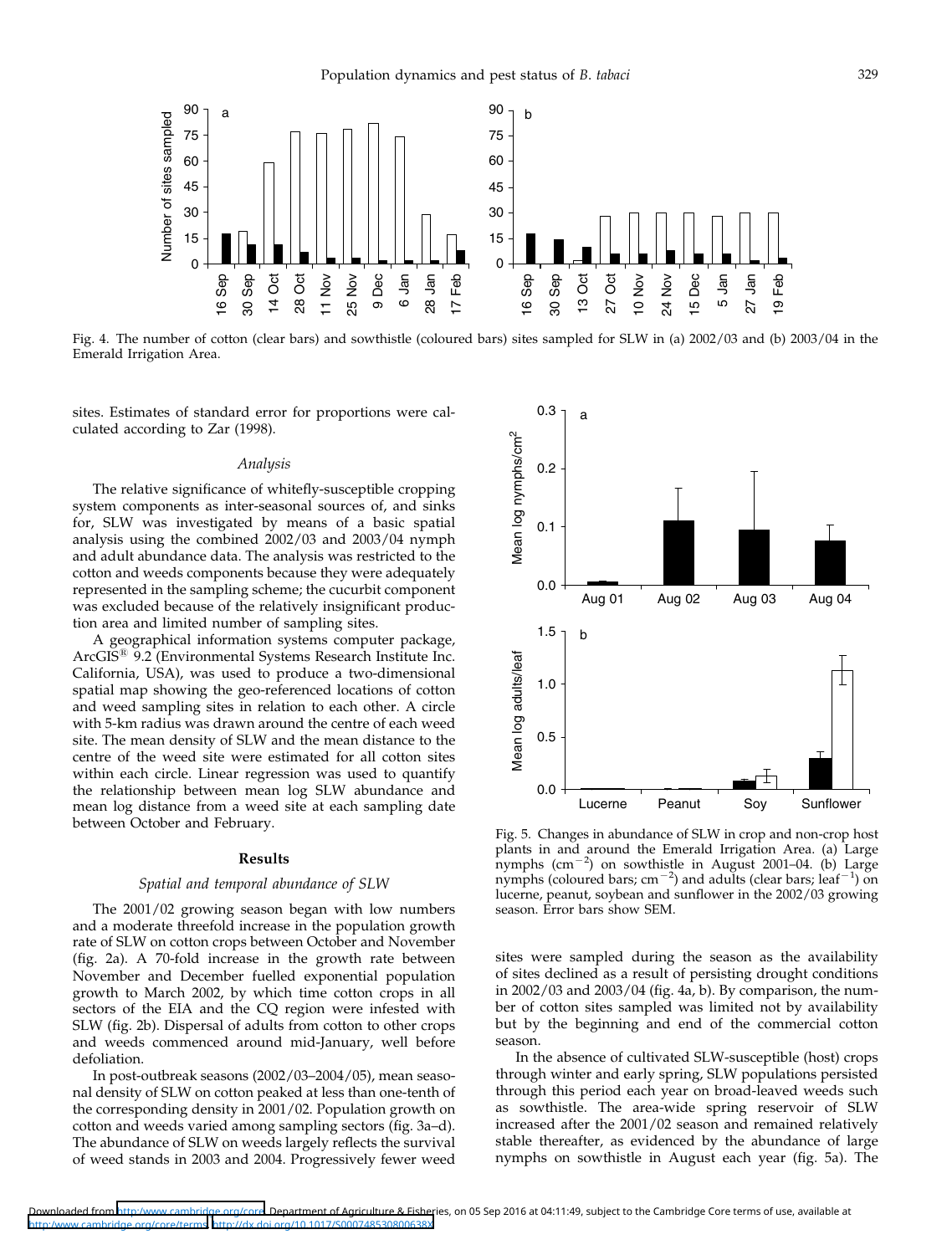

Fig. 6. Population density profiles of SLW large nymphs on cotton  $(\bullet)$  and weeds  $(\Box)$  in the Emerald Irrigation Area over three consecutive growing seasons: (a) 2002/03, (b) 2003/04 and (c) 2004/05. Error bars show SEM.

August 2003 survey showed low SLW densities on weeds in all sampling sectors except SW; extensive sowthistle plant stands carrying large SLW populations were found along the borders of fields and in the under-storey of citrus orchards in the SW sector.

Variable densities of SLW were found in sunflower, pulse (soybean, navy bean, Dolichos, adzuki bean), peanut and lucerne crops planted in summer (December–February) in and around the EIA. Sunflower and soybean were generally more attractive to SLW than lucerne and peanut in terms of colonization and population growth (fig. 5b). Mass colonization of sunflower and pulse crops by SLW as far as 100 km away from the irrigation area was observed in February and March each year.

Seasonal SLW population profiles showed a steady decrease in abundance of SLW on weeds in spring each year followed by a rapid increase on cotton in early summer (December; fig. 6a–c). The outputs of the spatial analysis showed that regression of mean log abundance (large nymph and adult) in cotton fields on mean log distance from the centre of over-wintering weed sites resulted in a negative coefficient (slope) at all sampling dates except 17 February (table 2). The regression coefficients for nymph abundance were statistically significant at all sample dates leading up to the open bolls and defoliation stages (26 January and 17 February). The corresponding coefficients for adult abundance were statistically significant in the cotton post-flowering, active growth stages (25 November–6 January; table 2).

Cucurbit fields, particularly rockmelon and pumpkin, harboured substantial SLW populations (fig. 7). In the SE sector, where most of the small-scale cucurbit fields were located, in the  $2002/03$  season the mean  $(\pm$ SEM) log density of SLW large nymphs on cotton within 400 m of cucurbit population sources in the October–February sampling per- $\frac{1}{100}$  was 0.068 cm<sup>-2</sup> (0.031 cm<sup>-2</sup>), whereas the corresponding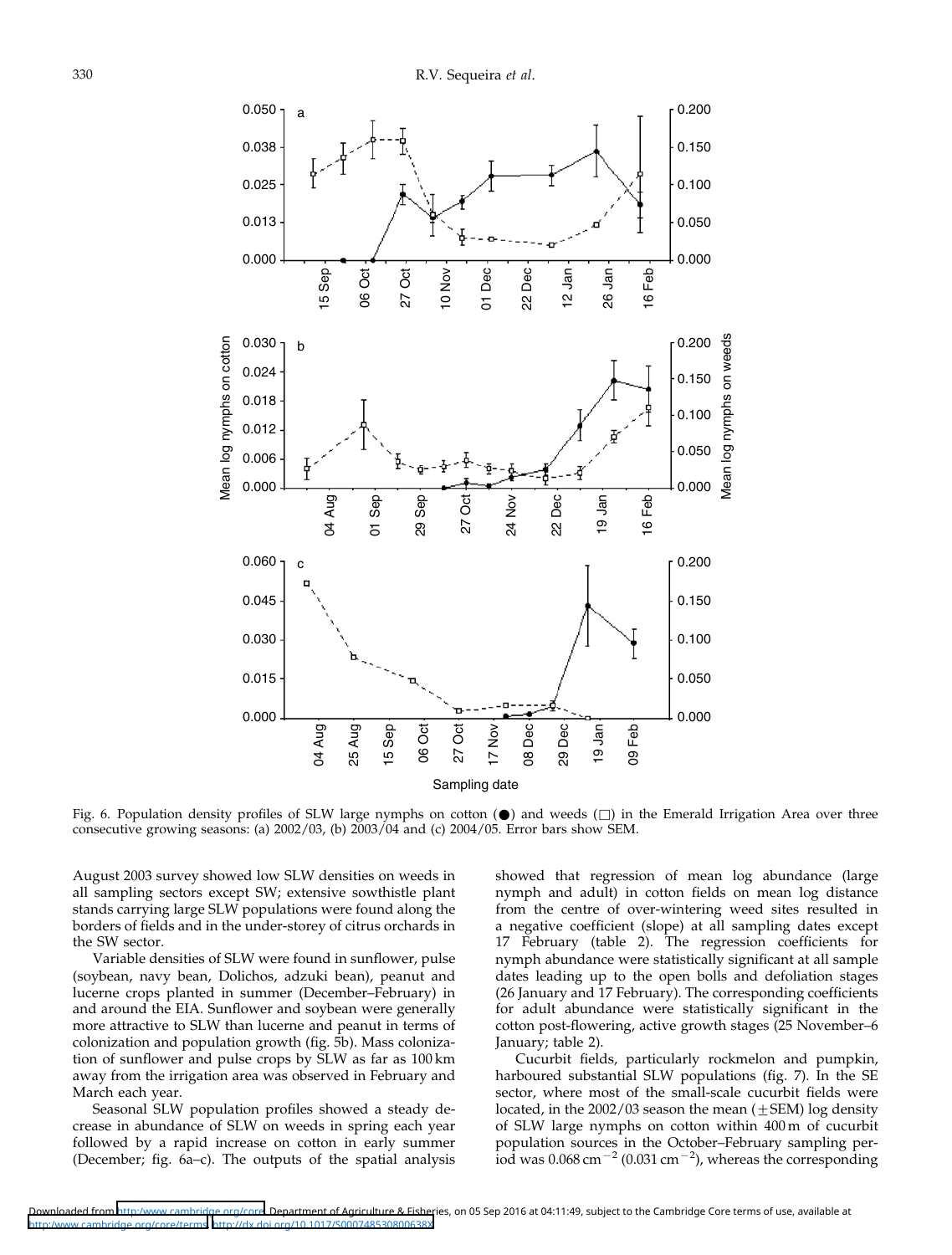Table 2. Parameter estimates and statistics for linear regression of mean log adult  $(A<sub>c</sub>)$  and large SLW nymph  $(N<sub>c</sub>)$  abundance at cotton sampling sites in the vicinity (5 km radius) of a winter/spring weed source on mean log distance ( $D_{c-w}$ ) to the centre of the weed source for the combined 2002/03 and 2003/04 SLW survey data collected in the Emerald Irrigation Area at fixed (geo-references) cotton and weed sampling sites.

| Sample date                         | Regression statistics |       |              | Parameter estimates |       |         |               |  |
|-------------------------------------|-----------------------|-------|--------------|---------------------|-------|---------|---------------|--|
|                                     | df                    | F     | $R^2$        | Slope(b)            | SE(b) |         | Ρ             |  |
| Model: $A_c = b \times D_{c-w} + C$ |                       |       |              |                     |       |         |               |  |
| 28 Oct                              | 1,31                  | 0.21  | $\Omega$     | $-0.013$            | 0.029 | $-0.46$ | 0.65          |  |
| 11 Nov                              | 1,31                  | 2.60  | 0.05         | $-0.010$            | 0.006 | $-1.61$ | 0.12          |  |
| 25 Nov                              | 1,54                  | 13.88 | 0.19         | $-0.059$            | 0.016 | $-3.73$ | < 0.001       |  |
| 9 Dec                               | 1,54                  | 19.66 | 0.25         | $-0.104$            | 0.023 | $-4.43$ | < 0.001       |  |
| 6 Jan                               | 1,54                  | 13.46 | 0.19         | $-0.199$            | 0.054 | $-3.67$ | < 0.001       |  |
| $28$ Jan                            | 1,54                  | 0.09  | 0            | $-0.053$            | 0.174 | $-0.3$  | 0.76          |  |
| 17 Feb                              | 1,54                  | 9.83  | 0.16         | 1.026               | 0.327 | 3.14    | < 0.01        |  |
| Model: $N_c = b \times D_{c-w} + C$ |                       |       |              |                     |       |         |               |  |
| 28 Oct                              | 1,31                  | 12.08 | 0.26         | $-0.026$            | 0.007 | $-3.48$ | ${}_{< 0.01}$ |  |
| 11 Nov                              | 1,31                  | 6.78  | 0.15         | $-0.017$            | 0.006 | $-2.60$ | 0.01          |  |
| $25$ Nov                            | 1,54                  | 11.8  | 0.16         | $-0.034$            | 0.01  | $-3.44$ | 0.001         |  |
| 9 Dec                               | 1,54                  | 17.96 | 0.24         | $-0.061$            | 0.014 | $-4.24$ | < 0.001       |  |
| 6 Jan                               | 1,54                  | 12.02 | 0.17         | $-0.044$            | 0.013 | $-3.47$ | 0.001         |  |
| $28$ Jan                            | 1,54                  | 1.74  | 0.01         | $-0.036$            | 0.027 | $-1.32$ | 0.19          |  |
| 17 Feb                              | 1,54                  | 0.37  | $\mathbf{0}$ | 0.004               | 0.007 | 0.61    | 0.55          |  |

b, regression coefficient.



Fig. 7. Monthly mean density of SLW adults on cucurbit crops in the Emerald irrigation area in 2002/03 and 2003/04. Error bars show SEM.

density estimate for cotton sites > 1500 m away was tenfold lower at  $0.009$  cm $^{-2}$  (0.003 cm $^{-2}$ ). Due to prevailing drought conditions in the 2004/05 season, there were no small-scale horticultural crops of any significance in the region except the commercial rockmelon crops grown by one grower in the NE sector. These commercial crops experienced early SLW infestations but were not seriously affected.

## Parasitism of SLW

Identification of the immature wasp within parasitised nymphs on cotton and weeds to genus level revealed the presence of Eretmocerus and Encarsia spp. Within the Emerald Irrigation Area, parasitism of large nymphs in cotton generally tracked changes in host density over time in all the sampling seasons (fig. 8a). The within-season profiles of parasitism show an uninterrupted build-up in 2002/03, a mid-season (December) crash in 2003/04 and a delayed build-up in 2004/05. In contrast to cotton, the build-up of parasitoid activity on sowthistle was more variable in space and time, rising from  $\lt 40\%$  in 2002/03 to  $>80\%$  of the winter/spring populations in the following seasons (fig. 8b).

Rates of parasitism varied among sectors. Microscopic examination of large nymphs collected on sowthistle in August 2003 showed that of 123 and 334 collected from the FR and NE sectors, respectively, around 80% were parasitised; whereas, in the SW sector where the highest autumn/winter density of SLW was recorded, only 1% of 967 large nymphs were found to be parasitised. From a seasonal perspective, examination of 1049 and 1815 parasitized large nymphs from cotton and sowthistle, respectively, in 2003/ 04 revealed 69% Eretmocerus wasps in both groups. In 2004/ 05, Eretmocerus accounted for  $4\overline{1}\%$  of  $42\overline{2}$  and  $48\%$  of 794 parasitized large nymphs from cotton and sowthistle, respectively. Encarsia wasps made up the difference in both seasons. Rates of combined parasitism by both groups of wasps ranged from 25–38% of large nymphs across all collections in both seasons.

Parasitism of SLW on cucurbit and other crops (fig. 9) varied with time of year and availability of host plants, sometimes reaching levels > 80%. In grain, pulse and oilseed host crops, levels of parasitism varied with the time of year and mode of colonisation. In crops that experienced a gradual build up of SLW, parasitism levels ranged from moderate to high. Parasitism was particularly high in peanut although the crop did not appear to be particularly attractive to SLW. Parasitism was often found to be very low or negligible in crops (e.g. sunflower and soybean) that experienced mass colonisation by SLW in mid-summer.

#### Discussion

From a SLW population dynamics perspective, the EIA represents a simple agro-ecosystem with distinct (nonoverlapping) spring/summer and autumn/winter cropping options. Cotton, with a largely contiguous production area of  $\sim$ 21,000 ha (65% of the EIA; table 1) during the study period, was by far the largest intensively cultivated host plant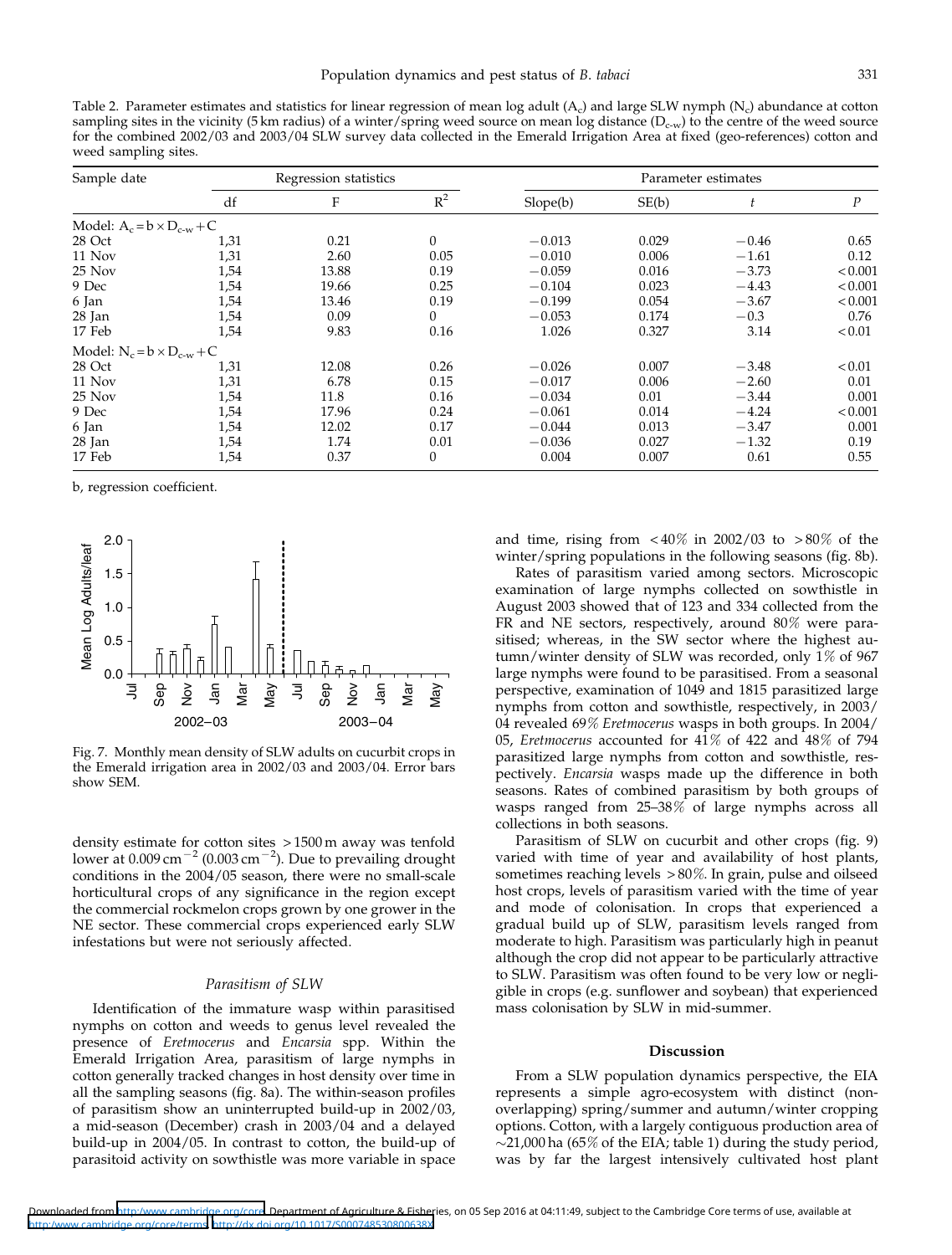

Fig. 8. Temporal changes in mean total parasitism (site $^{-1}$ ; bars) by the native aphelinid wasps Eretmocerus and Encarsia spp. in relation to changes in mean abundance of large SLW nymphs (lines) on (a) cotton and (b) sowthistle host plants in the Emerald Irrigation Area. Error bars show SEM.



Fig. 9. Mean proportion of large SLW nymphs parasitised on cucurbit, grain, pulse and oilseed crops in the Emerald Irrigation Area. Number of sites sampled is shown at the top of each bar. Error bars represent estimated binomial error of the proportion.

resource facilitating population growth of SLW that contributed to the outbreak in late 2001 and the persistence of the SLW pest problem in subsequent seasons.

In the absence of crop options capable of supporting over-wintering populations, broad-leaved weeds, including volunteer crop plants in fallow fields, are the main sources of SLW in spring each year. Inter-seasonal cycling between weeds in autumn/winter and spring/summer host crops, particularly cotton, is a notable feature of SLW population dynamics in the EIA. The within-season population profiles (fig. 6) are consistent with steady, low-level dispersal of SLW from gradually diminishing stands of weeds (e.g. Sonchus) scattered broadly in and around the irrigation area to cotton in spring.

The proposed SLW source-sink relationship between winter weeds and spring cotton is supported by the results of the spatial analysis. Statistically significant negative coefficients for the regression of mean SLW adult and nymph densities in cotton on mean distance from weed sites (table 2) indicate higher population densities on cotton closer to spring weed sources of SLW. The pattern of negative coefficients at all sampling dates leading up to physiological maturity is consistent with higher population growth rates on cotton closer to spring weed sources as a result of earlier colonisation and the ensuing developmental advantage.

The spatial analysis does not provide quantitative analytical support for the reverse source-sink relationship (cotton to weeds) in late summer. However, cotton was revealed as the only significant source of large SLW populations at the end of summer in the four-year survey period. The observed late increase in SLW abundance on weeds regenerated by summer rainfall events (fig. 6a, b) and other host crops in January/February is consistent in timing with the dispersal of adults from finishing cotton crops.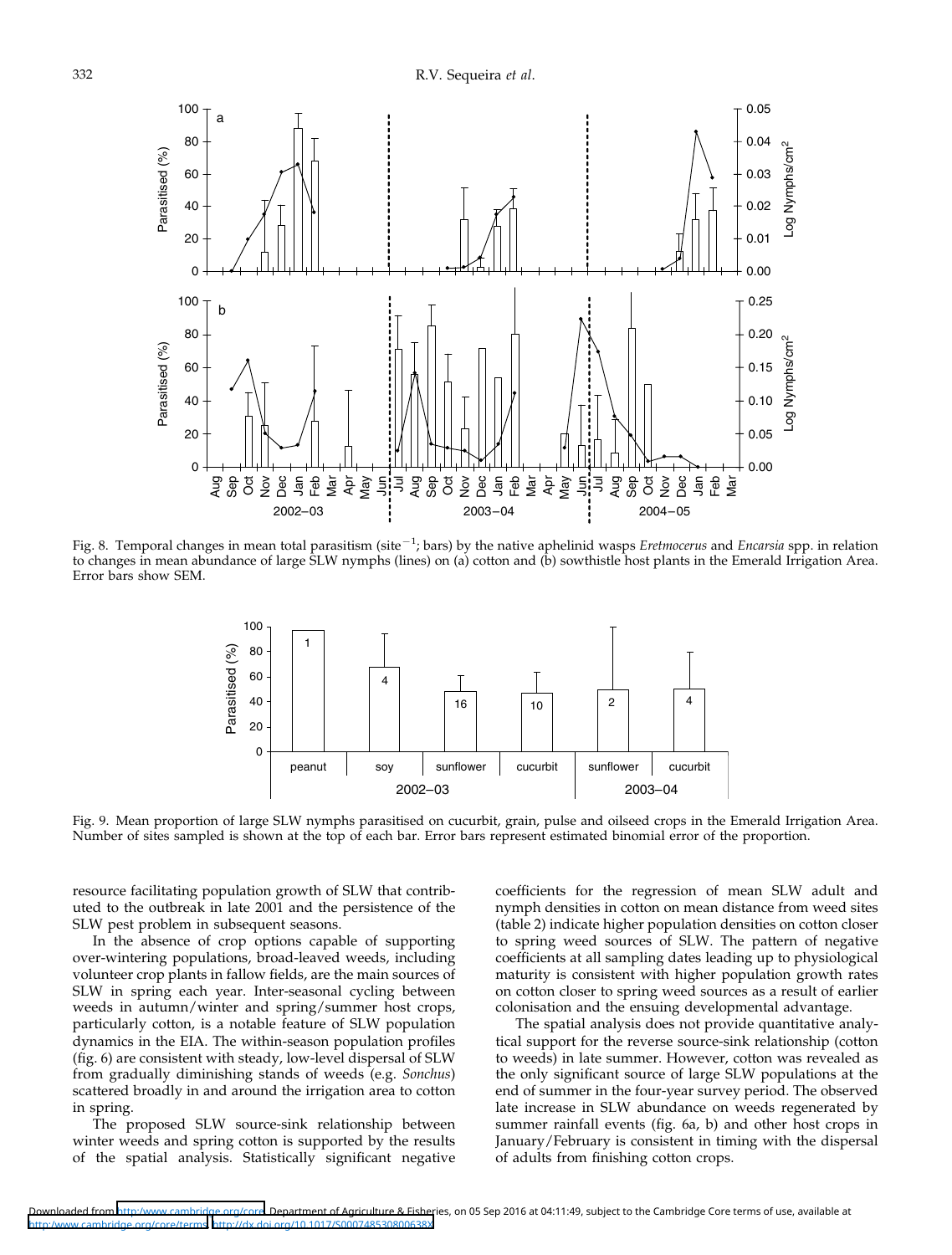| Genus/species   | Sampling region |    |    |    |    |    |          |  |
|-----------------|-----------------|----|----|----|----|----|----------|--|
|                 | Em              | Bi | Oa | Da | Wa | Go | SG       |  |
| Encarsia        |                 |    |    |    |    |    |          |  |
| adjusta         | 5               | 13 |    |    |    |    | 16       |  |
| azimi           | 10              | 23 |    |    | 14 | 14 | 34       |  |
| bimaculata      | 54              | 47 |    |    |    |    | 4        |  |
| formosa         | 5               | q  | 4  |    |    |    | 15       |  |
| lutea           |                 |    |    |    |    |    | 10       |  |
| mineoi          |                 |    |    |    |    |    | 0        |  |
| oakeyensis      |                 |    |    |    |    |    |          |  |
| pergandiella    |                 |    |    |    |    |    |          |  |
| sophia          |                 | 5  |    |    |    |    |          |  |
| Eretmocerus     |                 |    |    |    |    |    |          |  |
| mundus          | 11              | 13 | 4  |    | 15 | 23 | 36       |  |
| queenslandensis | 4               | 8  |    |    |    |    | $\Omega$ |  |

Table 3. Parasitoids of Bemisia tabaci and frequency of encounters in survey collections throughout major cropping areas of Queensland, between July 1998 and June 2001. (Data Source: Dr B.A. Franzmann, Queensland Department of Primary Industries & Fisheries, Toowoomba).

Em, Emerald; Bi, Biloela; Oa, Oakey; Da, Dalby; Wa, Warra; Go, Goondiwindi; SG, St. George.



Fig. 10. Chemical insecticide usage (kg of active ingredient) in conventional (clear bars) and Bt cotton (hatched bars) crops in the Emerald Irrigation Area. (a) Organophosphates, (b) Pyrethroids. (Data source: Cotton Consultants Australia).

In mixed cropping systems such as the low desert agroecosystems of Arizona and the Lower Rio Grande Valley of Texas, USA, small-scale horticultural crops often serve as foci for SLW, resulting in the development of localised population hotspots in adjacent crops (Blua et al., 1994; Legaspi et al., 1997). Consistent with these findings, our study shows that cucurbit crops are good whitefly hosts that can be sources of substantial SLW populations (fig. 7) and can result in higher SLW densities in adjacent ( < 1 km) cotton fields.

In general, cucurbit crops did not appear to contribute significantly to the regional pool or dispersal patterns of SLW in our study, primarily because of the relatively small areas under these crops (table 1) in any year. By comparison, sunflower and pulse (soybean, navy bean, Dolichos, adzuki bean) crops that follow cotton in the cropping sequence adopted in the EIA and surrounding cropping areas served as intermediate hosts for SLW populations, facilitating the transition from cotton to over-wintering weed hosts. Low

densities of SLW in lucerne and peanut are consistent with the results of field choice tests (Moore et al., 2004), which show that they are not preferred host plants, even in outbreak situations.

SLW is attacked by numerous predatory and parasitic arthropods worldwide (Gerling et al., 2001). In Australia, aphelinid wasps from the genera Encarsia and Eretmocerus are among the most important in terms of natural biological control (De Barro et al., 2000; Schmidt et al., 2001). SLW surveys and collections over several years in the main grain cropping areas of Queensland have revealed the presence of at least ten species of Encarsia and three species of Eretmocerus (table 3).

The parasitism data leave little doubt that parasitoids are an important source of whitefly mortality in Australian cotton fields. Parasitoid activity was negligible or undetectable in cotton fields in the 2001/02 season (P. De Barro, unpublished data). In subsequent seasons, the rapid build-up of parasitoid activity in the EIA, mirrored in other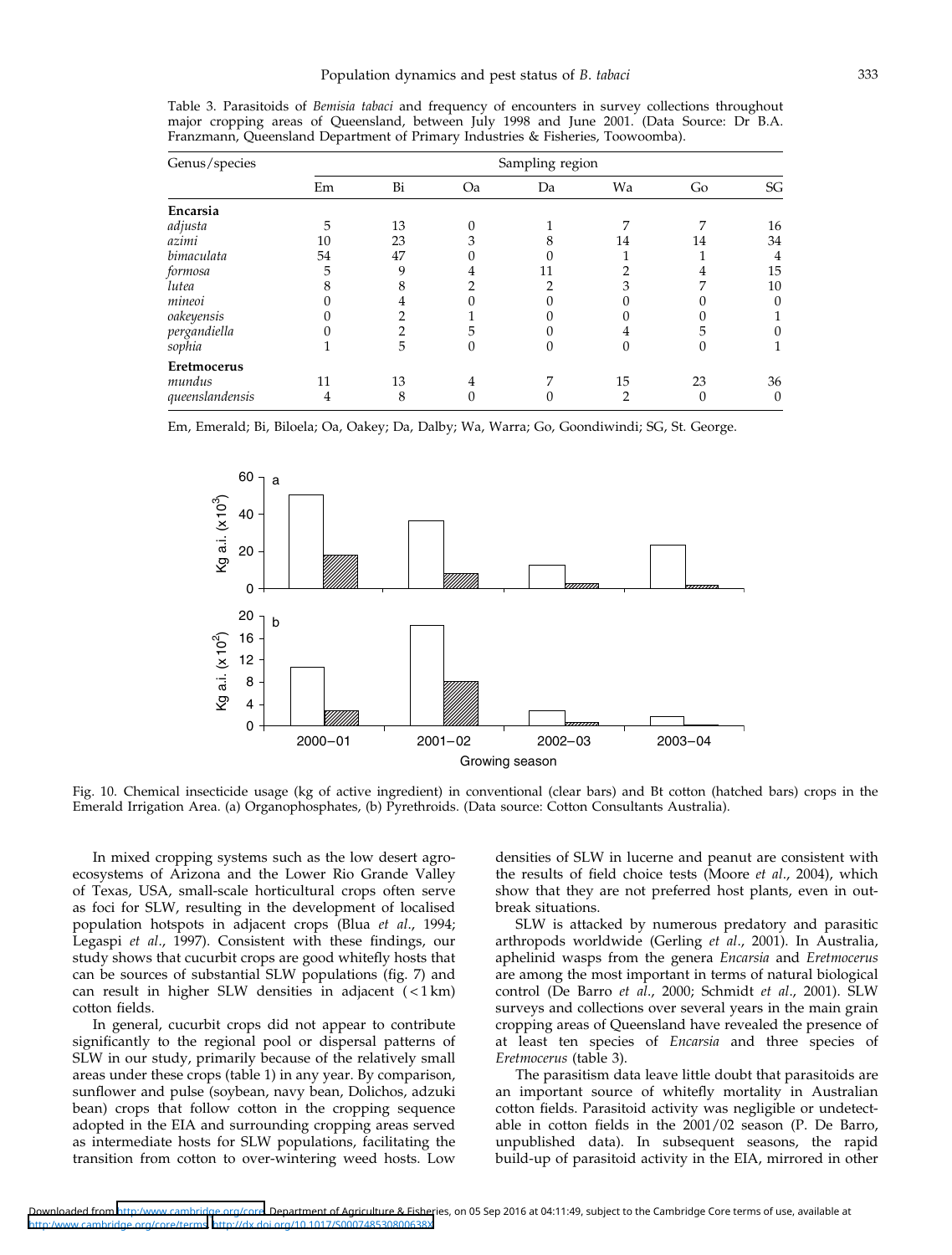cropping areas of CQ, e.g. Dawson-Callide valley (P. Grundy, personal communication), undoubtedly contributed to the post-outbreak decline and subsequent stability of SLW populations in the region.

The rapid increase in parasitism levels during the 2002/ 03 season can be attributed to cooler weather conditions (relative to the previous season) and a voluntary avoidance of broad-spectrum insecticides for cotton pest management (fig. 10, see below). A partial resurgence in organophosphate (OP) usage in cotton attributed to increased sucking pest and Helicoverpa spp activity, explains lower levels of parasitism in the following seasons. These results are consistent with experiences in cotton systems overseas, wherein rapid increases in natural enemy populations and associated pest mortality have been documented in IPM-friendly crop management regimes (Ellsworth & Martinez-Carrillo, 2001; Naranjo, 2001).

Feral host plants and unsprayed broad-leaved summer crops are not only sinks and sources of SLW at different times but also nurseries for parasitoids and other natural enemies. De Barro & Coombs (in press) noted in surveys between 1995 and 1999 that while parasitoid diversity was high, average parasitism over this period was less than 5%. In our study, parasitism was at times higher than this and suggests that local factors can contribute to wide variation in levels of parasitism. The significance of predatory arthropods for SLW population dynamics was not formally assessed in our study. Characterisation of interactions between various species of natural enemy will be important to the further understanding of their relative impacts on pest host species such as SLW.

Increased whitefly population growth rates in response to higher temperatures (Butler et al., 1983; Powell & Bellows, 1992; Wagner, 1993), combined with the negative impacts of broad-spectrum insecticides on beneficial insect populations (Abdelrahman & Munir, 1989; Devine et al., 1998; Simmons & Jackson, 2000; Naranjo, 2001), are likely to have provided the ecosystem pre-requisites for explosive population growth in 2001/02. Temperature and rainfall records obtained from the Australian Bureau of Meteorology indicate that the November 2001–January 2002 period was unusually warm in comparison to previous years and most parts of CQ received around  $50\%$  or less of the average rainfall and more than twice the average number of 'hot' days ( $> 36^{\circ}$ C). The use of organophosphate and pyrethroid insecticides peaked in 2001/02 (fig. 9) before dropping sharply in 2002/03 and subsequent seasons due to the voluntary action of the CQ cotton industry to minimise flaring of SLW populations.

SLW has developed resistance to many commonly used agricultural insecticides, particularly the older broadspectrum chemical groups such as OPs and pyrethroids (Palumbo et al., 2001). Only a few relatively new chemical insecticides are currently effective in the control of SLW (Ellsworth & Martinez-Carrillo, 2001). Attempts to control the pest with broad-spectrum chemicals often result in flaring – increased population growth rate and ultimately more whitefly – primarily due to the negative impacts of these products on most beneficial arthropods that are normally important agents of natural mortality and population regulation (Abdelrahman & Munir, 1989; Devine et al., 1998).

From a management perspective, the data presented here indicate that sustainable regional management of SLW requires an integrated cropping system approach with a central focus on control of SLW in cotton, the main driver of SLW population dynamics, in CQ. Successful control of SLW on cotton would contribute significantly to regional management of the pest and reduction of the whitefly threat to noncotton cropping industries in the region.

## Acknowledgements

This research was funded by the Australian cotton and grains research and development organisations (CRDC and GRDC).

## References

- Abdelrahman, A.A. & Munir, B. (1989) Sudanese experience in integrated pest management of cotton. Insect Science & Applications 10, 787–794.
- Blua, M.J., Perring, T.M., Nuessly, G.S., Duffus, J.E. & Toscano, N.C. (1994) Seasonal cropping pattern effects on abundance of Bemisia tabaci (Homoptera: Aleyrodiae) and incidence of lettuce infectious yellows virus. Environmental Entomology 23, 1422–1427.
- Brown, J.K., Frohlich, D.R. & Rosell, R.C. (1995) The sweetpotato or silverleaf whiteflies. Biotypes of Bemisia tabaci or a species complex. Annual Review of Entomology 40, 511-534.
- Butler, G.D., Henneberry, T.J. & Clayton, T.E. (1983) Bemisia tabaci (Homoptera: Aleyrodidae) development, oviposition and longevity in relation to temperature. Annals of the Entomological Society of America 76, 310–313.
- De Barro, P.J. (1995) Bemisia tabaci biotype B: a review of its biology, distribution and control. 2nd edn. 58 pp. CSIRO Division of Entomology, Technical Paper No. 36. CSIRO, Canberra.
- De Barro, P.J. (2001) Silverleaf whitefly in Emerald: A Report to the Cotton Research and Development Corporation (CRDC). August 2001.
- De Barro, P.J. (2002) Silverleaf whitefly in Emerald: Numbers are 33 times higher than in August 2001. A Report to the Cotton Research and Development Corporation (CRDC). August 2002.
- De Barro, P.J. & Coombs, M.C. Post-release evaluation of Eretmocerus hayati (Zolnerowich & Rose) in Australia. Bulletin of Entomological Research 98, in press (doi 10.1017/ S0007485308006445).
- De Barro, P.J., Hart, P.J. & Morton, R. (2000) The biology of two Eretmocerus spp. (Haldeman) and three Encarsia spp. Forster and their potential as biological control agents of Bemisia tabaci biotype B in Australia. Entomologia Experimentalis et Applicata 94, 93–102.
- Devine, G.J., Ishaaya, I., Horowitz, A.R. & Denholm, I. (1998) Effects of piperonyl butoxide on Bemisia tabaci Genn (Homoptera: Aleyrodidae): mortality, development, parasitism and predation in Israeli cotton fields. Crop Protection 17, 717–726.
- Ellsworth, P.C. & Martinez-Carrillo, J.L. (2001) IPM for Bemisia tabaci: a case study from North America. Crop Protection 20, 853–869.
- Ellsworth, P.C., Tronstad, R., Leser, J., Goodell, P.B., Godfrey, L.D., Henneberry, T.J., Headrix, D., Brushwood, D., Naranjo, S.E., Castle, S. & Nichols, R. (1999) Sticky cotton sources and solutions. The University of Arizona Cooperative Extension IPM Series No. 13.